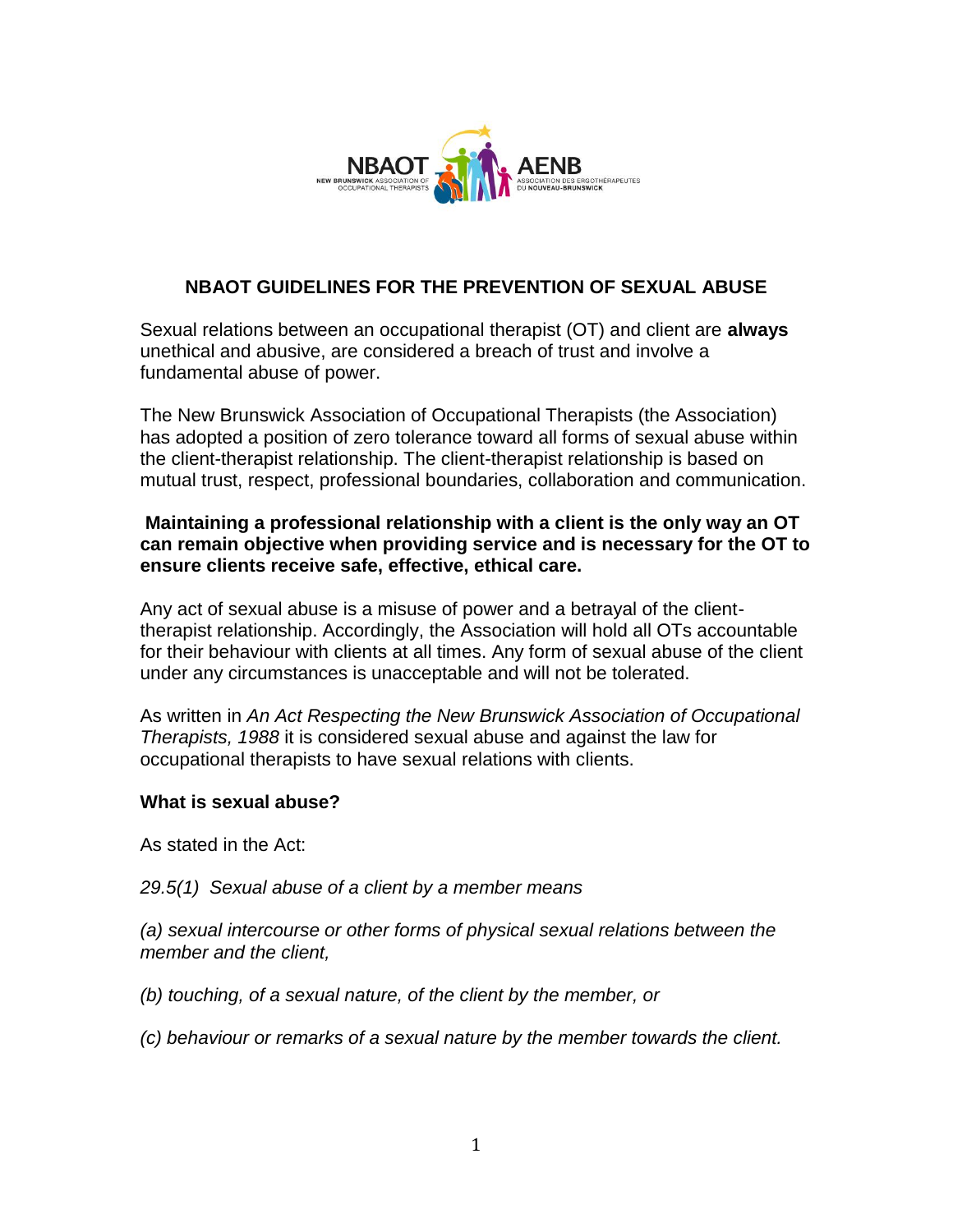*29.5(2) For the purposes of subsection (1), "sexual nature" does not include touching, behaviour or remarks of a clinical nature appropriate to the service provided. 1996, c.82, s.8.* 

The Act also states that:

*29.6(1) A member who, in the course of practising the profession, has reasonable grounds to believe that another health professional has sexually abused a patient or client and who fails to file a report in writing in accordance with subsection (4) with the governing body of the health professional within twenty-one days after the circumstances occur that give rise to the reasonable grounds for the belief commits an act of professional misconduct.* 

*29.6(2) A member is not required to file a report pursuant to subsection (1) if the member does not know the name of the health professional who would be the subject of the report.* 

*29.6(3) If the reasonable grounds for filing a report pursuant to subsection (1) have been obtained from one of the member's clients, the member shall use his or her best efforts to advise the client that the member is filing the report before doing so.* 

*29.6(4) A report filed pursuant to subsection (1) shall contain the following information:* 

*(a) the name of the member filing the report;* 

*(b) the name of the health professional who is the subject of the report;* 

*(c) the information the member has of the alleged sexual abuse; and* 

*(d) subject to subsection (5), if the grounds of the member filing the report are related to a particular patient or client of the health professional who is the subject of the report, the name of the patient or client.* 

*29.6(5) The name of a patient or client who may have been sexually abused shall not be included in a report unless the patient or client or, if the patient or client is incapable, the patient's or client's representative, consents in writing to the inclusion of the patient's or client's name.* 

*29.6(6) Section 29.5 applies with the necessary modifications to sexual abuse of a patient or client by another health professional*

*29.6(7) No action or other proceeding shall be instituted against a member for filing a report in good faith pursuant to subsection (1). 1996, c.82, s.8.*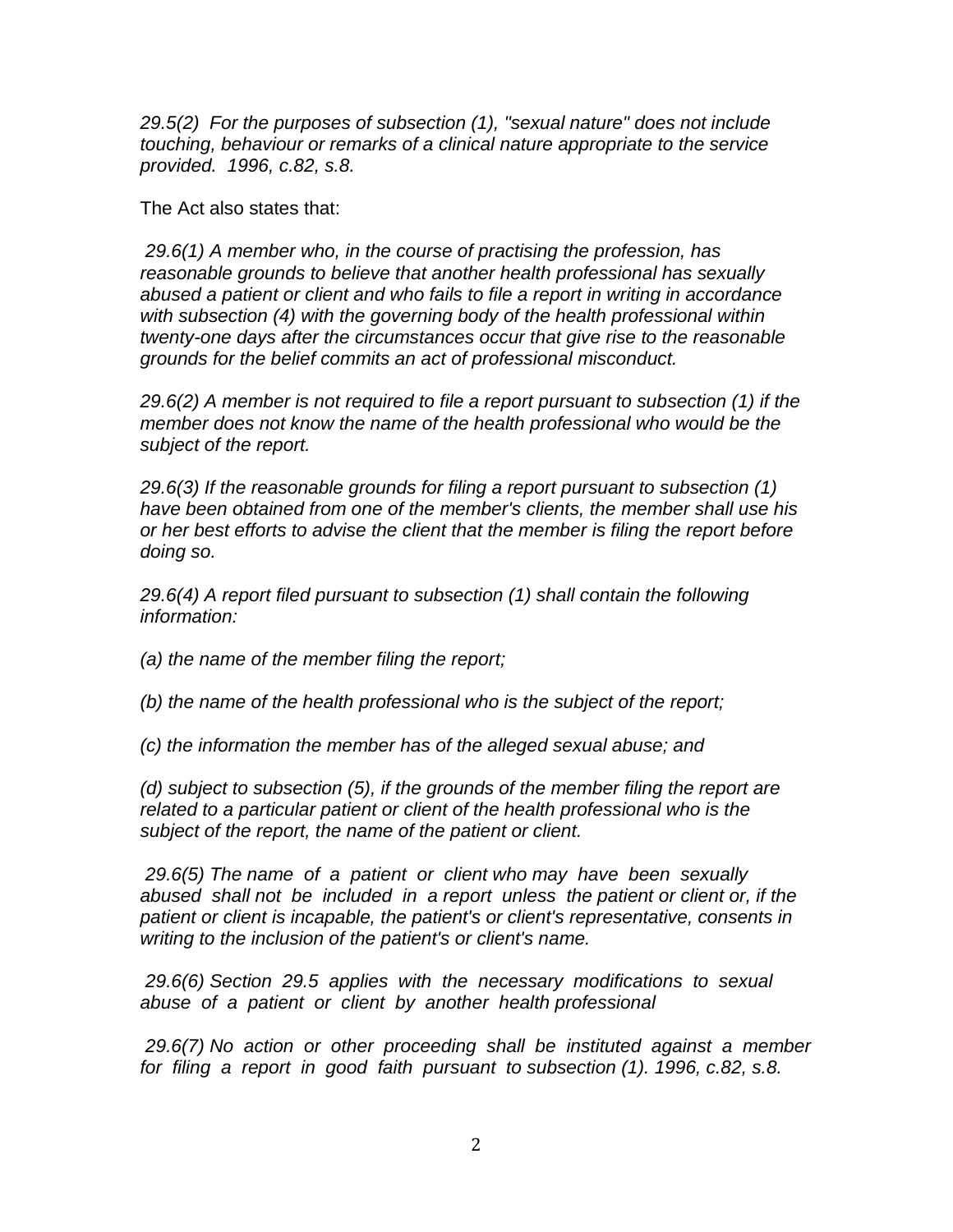The term "client" refers to the individual who receives occupational therapy services from an OT. The term "member" refers to an occupational therapist registered with NBAOT.

OTs, like all health practitioners, enter into a unique relationship of trust and authority with their clients. The client-therapist relationship is an unequal relationship, resulting in a power imbalance in favour of the OT. The client is relying on the OT's clinical judgement and experience to address health-related issues; the OT knows the client's personal information and has the ability to influence the client's access to other resources and services.

The impact of OT power and influence can be broad as the OT works in a system where client information, provided by the OT, has the potential to influence the perceptions of other service providers. If an OT uses this position of authority to violate professional boundaries, this is an abuse of power. The OT is responsible for setting and managing boundaries to ensure that the trust a client has placed in the OT is not betrayed.

These guidelines describe the expectations of conduct for OTs in managing the client-therapist relationship, specifically related to the prevention of sexual abuse.

NBAOT members are also responsible for following the NBAOT Guidelines for Professional Boundaries as well as the NBAOT Code of Ethics. These documents should be used to promote appropriate professional relationships, maintain appropriate boundaries in all circumstances and prevent sexual abuse of clients.

The Association will formally investigate all sexual abuse complaints or reports made against a member of NBAOT. When warranted, appropriate disciplinary action will be taken against the OT according to the legislation and regulations of the profession. Disciplinary action may include revocation of the OT's membership, meaning removal of the right to practice and use the title of "occupational therapist".

Application of the Guidelines for the Prevention of Sexual Abuse

The following guidelines describe the minimum expectation for OTs in the prevention of sexual abuse. The performance indicators listed below each guideline describe more specific behaviours that demonstrate the guideline has been followed. It is expected that OTs will use their clinical judgement to determine how best to meet client needs in accordance with the guidelines of the profession.

Specific Guidelines with Performance Indicators:

1. Establishing and maintaining professional boundaries: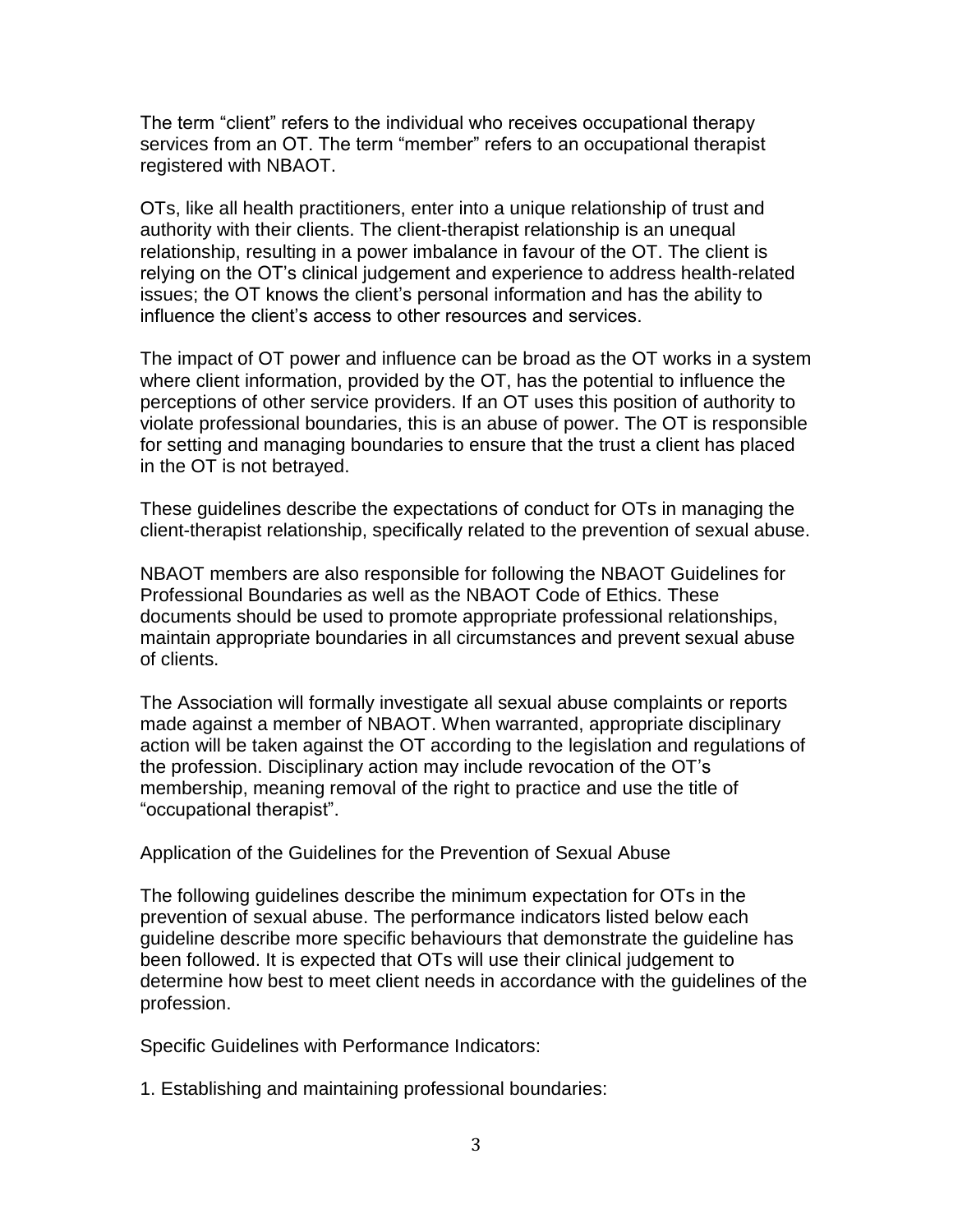## *An occupational therapist will take full responsibility to establish and maintain professional boundaries with clients at all times.*

This guideline describes the requirement for OTs to maintain professional boundaries with their clients for the purpose of preventing sexual abuse. In this context, the occurrence of sexual abuse is limited to the direct relationship between the OT and the client. However, OTs must ensure they maintain professional boundaries not only with the client but also with individuals with whom the client has a significant personal relationship such as a substitute decision-maker or parent. Expectations regarding OTs responsibilities for managing these relationships are outlined in the Guidelines for Professional Boundaries.

Performance indicators:

An OT will:

- a) never sexually abuse a client or engage in any sexually abusive behaviours including:
	- sexual intercourse or other forms of physical sexual relations between the OT and the client;
	- touching of a sexual nature of the client by the OT; or
	- behavior or remarks of a sexual nature by the OT towards the client
- b) never enter into nontherapeutic relationships that could adversely affect an existing therapeutic relationship, or otherwise compromise the occupational therapist's objectivity, judgement or competence.

Examples include entering into nontherapeutic relationships with any of the following:

- a current client
- a former client, unless: **at least one year** has passed since the clienttherapist relationship ended, and the power imbalance in the therapeutic relationship between the occupational therapist and the client no longer exists. Even if one year has passed since the clienttherapist relationship ended, **never** engage in sexual relations or a sexual relationship with a former client in any of the following circumstances where: the client is vulnerable resulting in an increased power imbalance in the client-therapist relationship in favour of the occupational therapist, or the client-therapist relationship involved intensive interventions based on relevant factors such as the nature of the treatment, the frequency and duration of treatment, whether treatment was ongoing, the dependency of the client on the therapist and other relevant factors specific to the client; the client's occupational therapy involved psychotherapy; or the client has ongoing needs related to the occupational therapy services provided.
- a client's parent, a colleague's client or a client receiving care in the same service or area of practice.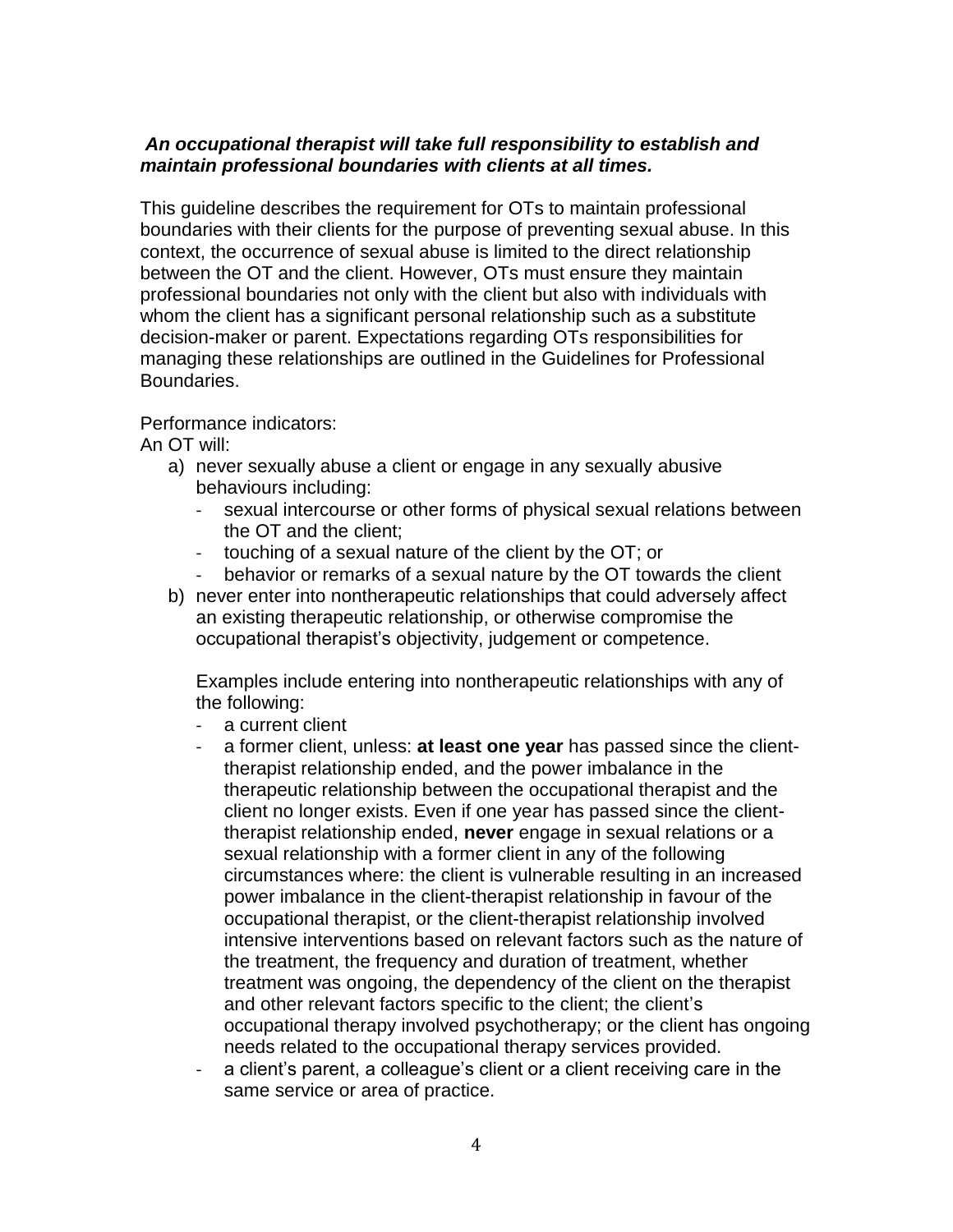- c) understand the power imbalance that exists in favour of the OT in all client-therapist relationships;
- d) identify the potential risks within their practice in relation to professional relationships and implement strategies for the management of professional boundaries;
- e) recognize their own personal beliefs, values, biases and their position of influence with clients;
- f) recognize any personal or professional risk factors that may make the OT vulnerable to boundary crossings or violations (e.g. his or her own physical and mental health, personal stressors, social or professional isolation, loneliness, or lack of knowledge about professional boundaries)
- g) identify the scope of relationships with clients and avoid exploiting these relationships for personal gain or advantage.
- h) seek proper advice when uncertain whether there is a professional boundary issue of a sexual nature.
- 2. Consent for touching:

### *An occupational therapist will obtain informed consent prior to initiating assessment or treatment with the client that involves touching, behaviour or remarks of a clinical nature that may be misinterpreted to be of a sexual nature.*

Performance indicators:

An OT will:

- a) obtain informed consent including an explanation of the clinical nature and purpose of touching the client prior to proceeding;
- b) document the discussion of obtaining informed consent;
- c) never rely on a client's consent or willingness to participate in sexual relations as a defence for inappropriate behavior or sexual abuse.
- 3. Respecting privacy and dignity:

### *An occupational therapist will respect the privacy and dignity of the client at all times.*

Performance indicators:

An OT will:

- a) ensure assessment and treatment spaces offer appropriate privacy which may include the use of curtains or dividers;
- b) ensure appropriate use of draping and garments to minimize unnecessary exposure;
- c) provide options or alternatives for potentially sensitive situations, for example, a third person observer;
- d) use an appreciation and understanding of cultural diversity to address the potential impact of factors such as culture, religion, race, ethnicity, gender,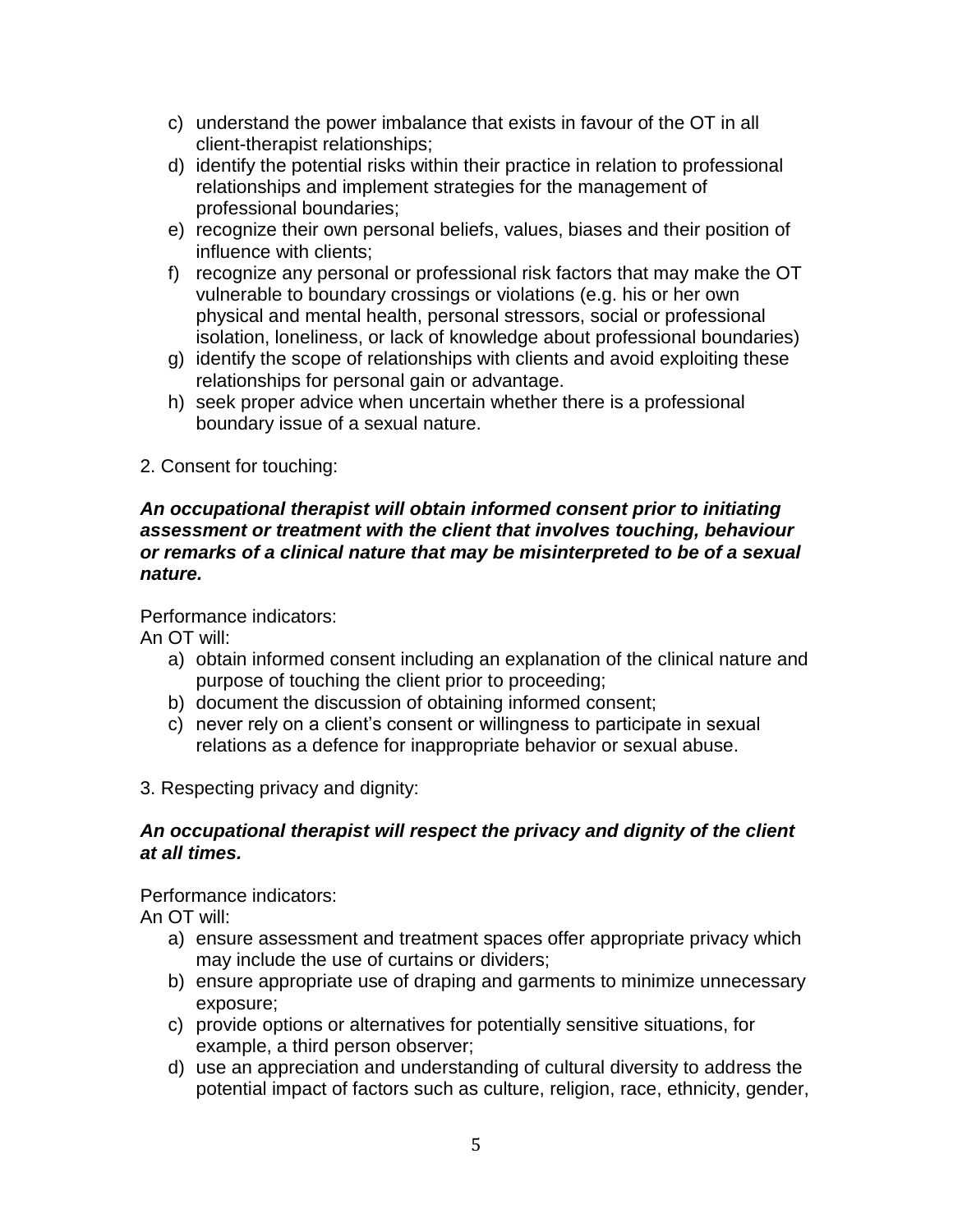or language on maintaining professional boundaries and preventing sexual abuse.

4. No treatment of immediate family member:

### *An occupational therapist will not treat an immediate family member except in the case of an emergency.*

5. Mandatory reporting:

#### *An occupational therapist will make a mandatory report if they have reason to believe that another regulated health professional sexually abused a client.*

Performance indicator:

An OT will submit a written report (as described above according to the Act) to the regulatory organization of the regulated health professional believed to have sexually abused a client.

## **Consequences Related to Sexual Abuse of a Client**

A disciplinary hearing is the most serious proceeding that an OT can face under the Act and carried with it the risk of loss of registration. If the Discipline Committee finds an OT has committed an act of professional misconduct by sexually abusing a client, the committee may do the following as per the Act:

*19(7) The Discipline Committee may impose any one of the following penalties, or any combination of them, on a member whose conduct or actions have been found to constitute professional misconduct or incompetence:* 

*(a) revocation of the registration of the member or withdrawal of the recognition of specialist status or both;* 

*(a.1) if the registration of the member is revoked, specify a period of time before which the member may not apply for reinstatement;* 

*(b) suspension of the registration of the member for a stated period or withdraw the recognition of specialist status;* 

*(c) impose such restrictions on the registration of the member for such a period and subject to such conditions as the Discipline Committee designates, including conditions of engaging in professional activities or practising only under supervision, not engaging in sole practice, requiring periodic inspections by the Discipline Committee or its delegate or reporting to the Discipline Committee about specified matters;*